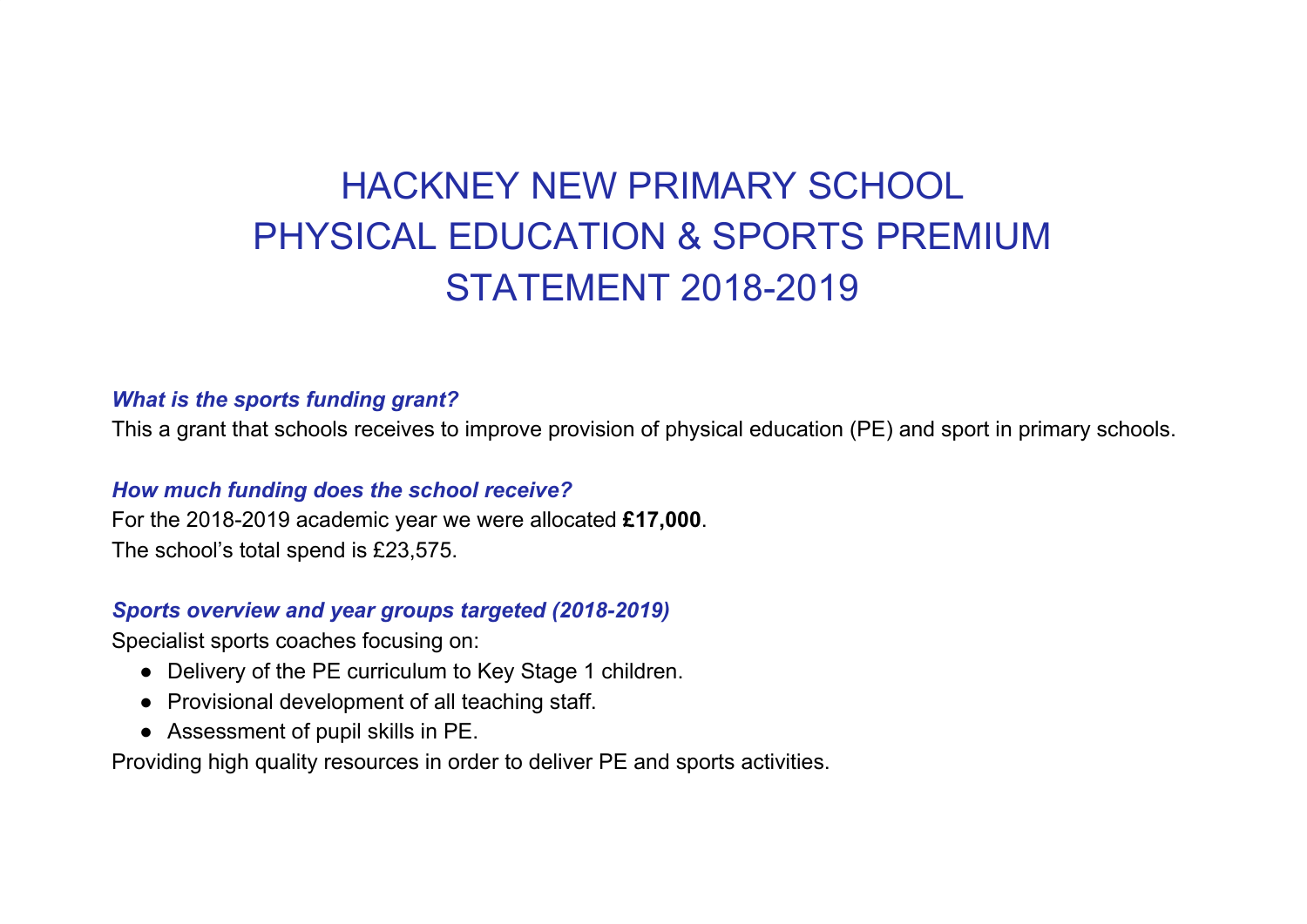| <b>Target</b><br>Group                   | No of<br>Children                  | <b>Sport</b>                                                                            | <b>Activity</b>                                                                                                                                                                  | <b>When</b>                           | Impact                                                                                                                                                                                | Cost                      |
|------------------------------------------|------------------------------------|-----------------------------------------------------------------------------------------|----------------------------------------------------------------------------------------------------------------------------------------------------------------------------------|---------------------------------------|---------------------------------------------------------------------------------------------------------------------------------------------------------------------------------------|---------------------------|
| Years 1, 2<br>& 3                        | 150                                | Range of<br>activities<br>including<br>athletics,<br>dance, games<br>and<br>gymnastics. | Specialist sports<br>coaching through<br>ELMS.<br>Opportunities for<br>children to learn<br>and develop skills<br>i.e. throwing and<br>catching with<br>professional<br>coaches. | Autumn,<br>Spring &<br>Summer<br>Term | All children to receive high<br>quality teaching in order to<br>develop specific physical skills.                                                                                     | £7875                     |
| <b>Class</b><br>Teachers &<br>All pupils | 6<br><b>Teachers</b><br>150 pupils | Range of<br>activities<br>including<br>athletics,<br>dance, games<br>and<br>gymnastics. | Specialist training<br>through ELMS<br>coaching.                                                                                                                                 | Autumn,<br>Spring &<br>Summer<br>Term | Class teachers will be supported<br>in their planning and<br>assessment of PE.<br>Through team teaching all class<br>teachers will develop their<br>expertise in teaching PE further. | Included in<br>cost above |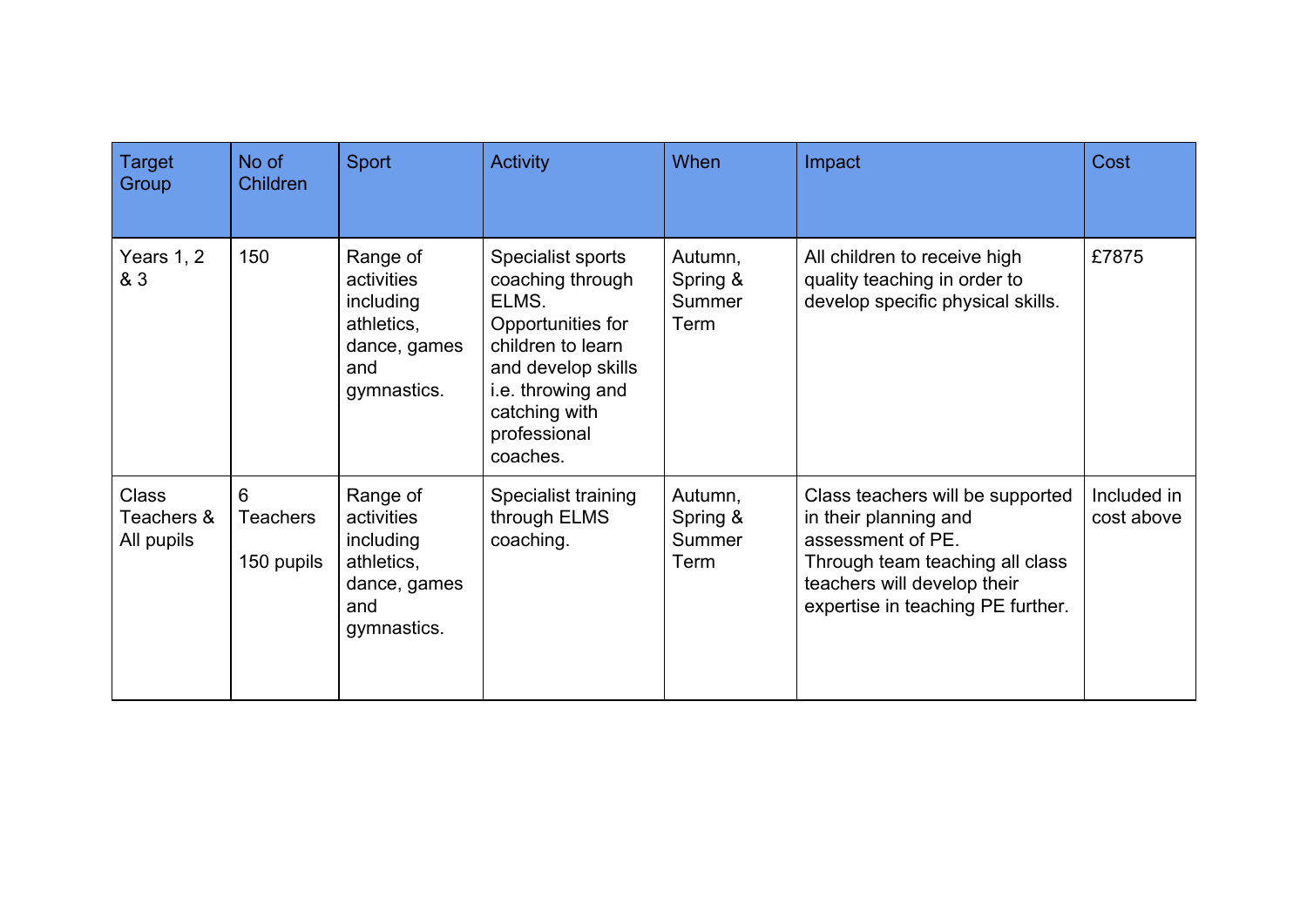| Years 1, 2<br>& 3 | 150 | Active<br>Playtimes<br>(embedding<br>lifelong skills) | Buying in<br>equipment to<br>support children's<br>physical activity<br>during playtimes. | On-going       | Playground Leaders to audit<br>equipment and decide what to<br>buy based on pupil surveys.<br>Children will be taught a range<br>of games by school staff, who<br>will in turn train play leaders.<br>Playground areas to be zoned to<br>support a range of physical skills<br>(dance/ performance, ball and<br>targets skills, jumping and<br>balancing games, skipping<br>zone). | £1000 |
|-------------------|-----|-------------------------------------------------------|-------------------------------------------------------------------------------------------|----------------|------------------------------------------------------------------------------------------------------------------------------------------------------------------------------------------------------------------------------------------------------------------------------------------------------------------------------------------------------------------------------------|-------|
| Year 2 & 3        | 16  | Hockey                                                | $12 \times 1$ hour<br>sessions after<br>school                                            | Summer<br>2018 | Children will have the<br>opportunity to learn a new sport.<br>Small group coaching will allow<br>children's specific skills to be<br>further developed.                                                                                                                                                                                                                           | £600  |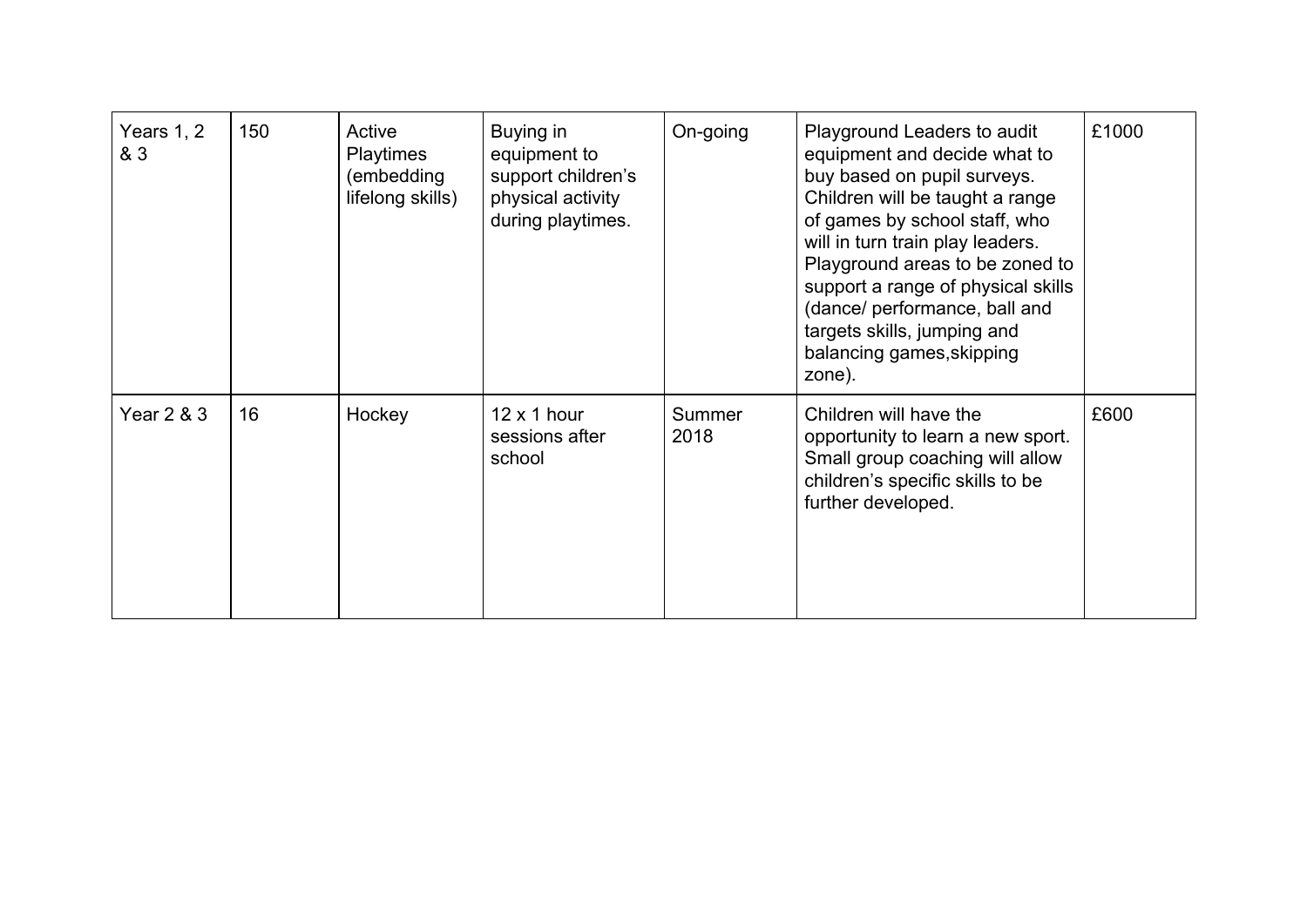| Year 1    | 16 | Cricket                          | $12 \times 1$ hour<br>sessions after<br>school          | Summer<br>2018 | Children will have the<br>opportunity to learn a new sport.<br>Small group coaching will allow<br>children's specific skills to be<br>further developed.                       | £600  |
|-----------|----|----------------------------------|---------------------------------------------------------|----------------|--------------------------------------------------------------------------------------------------------------------------------------------------------------------------------|-------|
| Reception | 50 | Multi-Skills with<br><b>ELMS</b> | A series of after<br>school sessions for<br><b>EYFS</b> | Summer<br>2019 | A series of sessions after school<br>to help develop children's agility,<br>balance and co-ordination                                                                          | £600  |
| Year 1    | 50 | Horse Riding                     | Horse riding lesson<br>at Lea Valley                    | Summer<br>Term | Children will gain experience of<br>an activity that they might not<br>have had the opportunity to<br>participate in.<br>Children to take part in a<br>memorable sports event. | £1650 |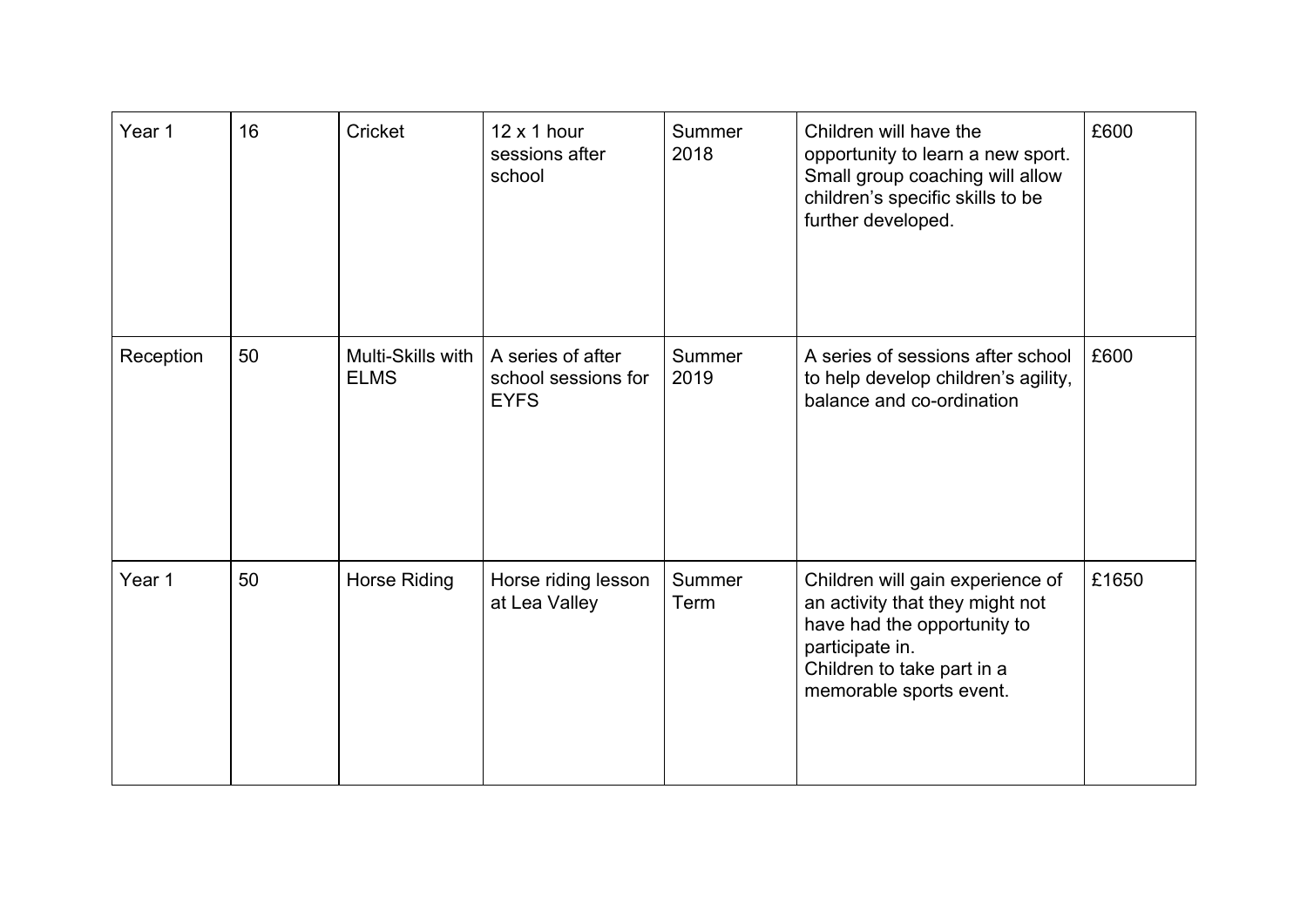| Year 2          | 50        | Minithon -<br><b>Athletics</b><br>competitions at<br>Lee Valley | Children to<br>participate in 3<br>athletics events.                  | Summer<br>Term | Children will gain experience of<br>an activity that they might not<br>have had the opportunity to<br>participate in.<br>Children to take part in a<br>memorable sports event.<br>Children to participate in a<br>competition. | £1000<br>(including<br>travel)  |
|-----------------|-----------|-----------------------------------------------------------------|-----------------------------------------------------------------------|----------------|--------------------------------------------------------------------------------------------------------------------------------------------------------------------------------------------------------------------------------|---------------------------------|
| Year 3          | 50        | Ice-skating                                                     | Children to<br>participate in a<br>series of 3<br>ice-skating lessons | Summer<br>Term | Children will gain experience of<br>an activity that they might not<br>have had the opportunity to<br>participate in.<br>Children to take part in a<br>memorable sports event.                                                 | £1000<br>(including)<br>travel) |
| Whole<br>School | $10 - 20$ | All PE lessons                                                  | Buy in additional<br>PE kits for children<br>who do not have<br>them. | Autumn Term    | All children will be able to<br>participate fully in PE lessons                                                                                                                                                                | £250                            |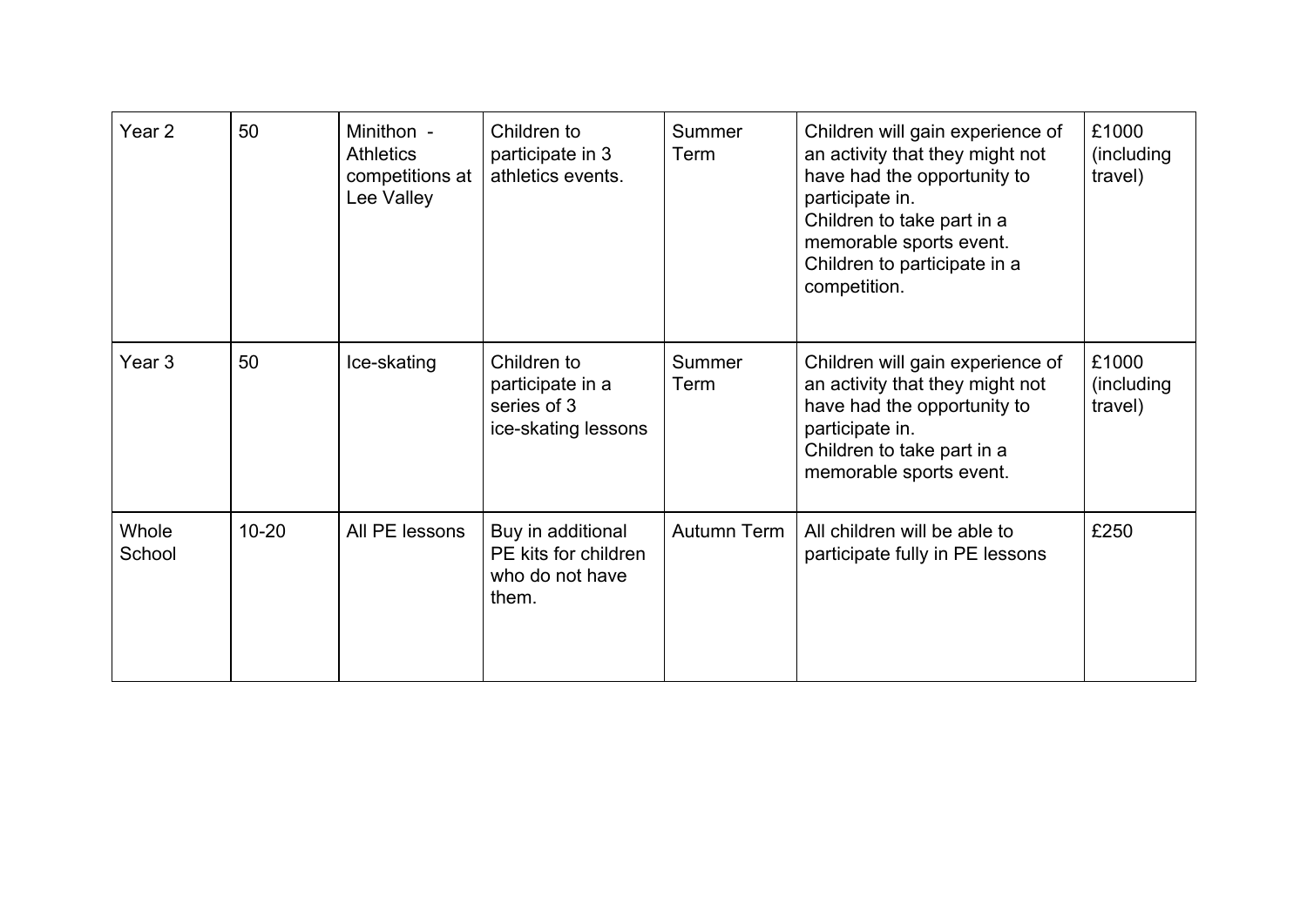| Teaching<br><b>Staff</b> | All<br>Children | <b>PE National</b><br>Curriculum<br>plus<br>enrichment<br>activities  | Appoint new PE<br>Leader                          | January 2019   | New PE Leader to participate in<br>training and creating links to<br>other schools to promote inter<br>school sports competitions.                                                                                                                                                                                       | £2500                                                      |
|--------------------------|-----------------|-----------------------------------------------------------------------|---------------------------------------------------|----------------|--------------------------------------------------------------------------------------------------------------------------------------------------------------------------------------------------------------------------------------------------------------------------------------------------------------------------|------------------------------------------------------------|
| Whole<br>School          | All<br>Children | <b>All PE National</b><br>Curriculum<br>Areas                         | Buy in new PE<br>equipment for new<br>school site | Summer<br>2019 | Gymnastics, games and dance<br>will be well resourced.<br>PE Curriculum will be taught<br>effectively with equipment that<br>can inspire and challenge<br>children. Investment in a range<br>of equipment will promote the<br>place of sports within the school<br>and develop and promotes<br>children's participation. | £6500                                                      |
| Years 1 & 2              | 100             | <b>Gross Motor</b><br><b>Skills &amp; Fine</b><br><b>Motor Skills</b> | <b>Outdoor Learning</b>                           | On-going       | Pupils are confident in taking<br>part in a range of games and<br>activities, which develop their<br>co-ordination, their ability to take<br>risks and work as a team. Pupils<br>are given the opportunity to<br>physically explore a range of<br>inner London natural<br>environments.                                  | <b>No</b><br>additional<br>cost<br>outside of<br>staffing. |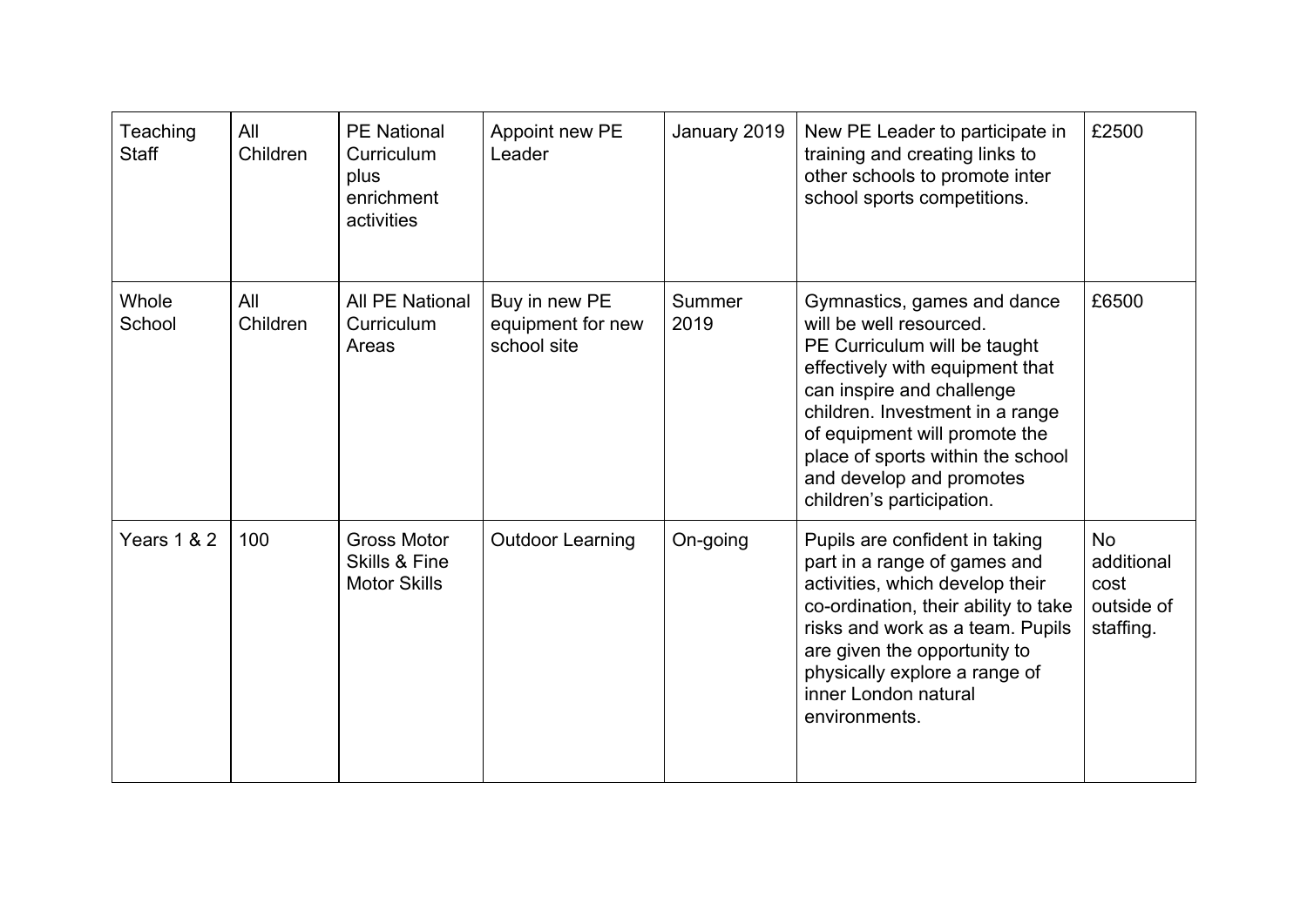| <b>Total Cost</b>                                                                                                                                                                                                                                                                                                                                                                                                                                                                                                                                                                                                                                                                                                  | £23,575 |
|--------------------------------------------------------------------------------------------------------------------------------------------------------------------------------------------------------------------------------------------------------------------------------------------------------------------------------------------------------------------------------------------------------------------------------------------------------------------------------------------------------------------------------------------------------------------------------------------------------------------------------------------------------------------------------------------------------------------|---------|
| How are these sustainable?                                                                                                                                                                                                                                                                                                                                                                                                                                                                                                                                                                                                                                                                                         |         |
| Continued professional development for teachers. Training a member of staff to lead PE in the school and develop links with<br>other schools in the local area.<br>Continued investment in high quality PE equipment.<br>Through different sporting activities happening throughout the year, children will have the opportunity to immerse themselves in<br>different areas of activity, learn different skills set and celebrate sporting achievements, thus developing a sense of pride in their<br>achievements and a growth mindset.<br>Pupils will be trained as 'Zone Leaders' to support their peers in making the most of an active playtime and contribute to the<br>planning of resources to be bought. |         |

| <b>Target Group</b>    | No of Children | Sport    | <b>Activity</b>                                                            | Impact                                                                                               | Cost         |
|------------------------|----------------|----------|----------------------------------------------------------------------------|------------------------------------------------------------------------------------------------------|--------------|
| Years 1 & 2            | 24             | Tennis   | Provided by tennis coach Two<br>sessions once a week:<br>4pm-5pm & 5pm-6pm | To develop sporting skills,<br>muscle tone, control and<br>flexibility.<br>To give opportunities for | $***$        |
| Years $1 & 2$          | 12             | Yoga     | Provided by yoga teacher.<br>One session once a week:<br>$4pm - 5pm$       | children to with and against<br>children from different<br>classes.                                  | $\star\star$ |
| <b>Years 1 &amp; 2</b> | 13             | Football | Provided by football coach<br>One session once a week:                     |                                                                                                      | $**$         |

After School Activities